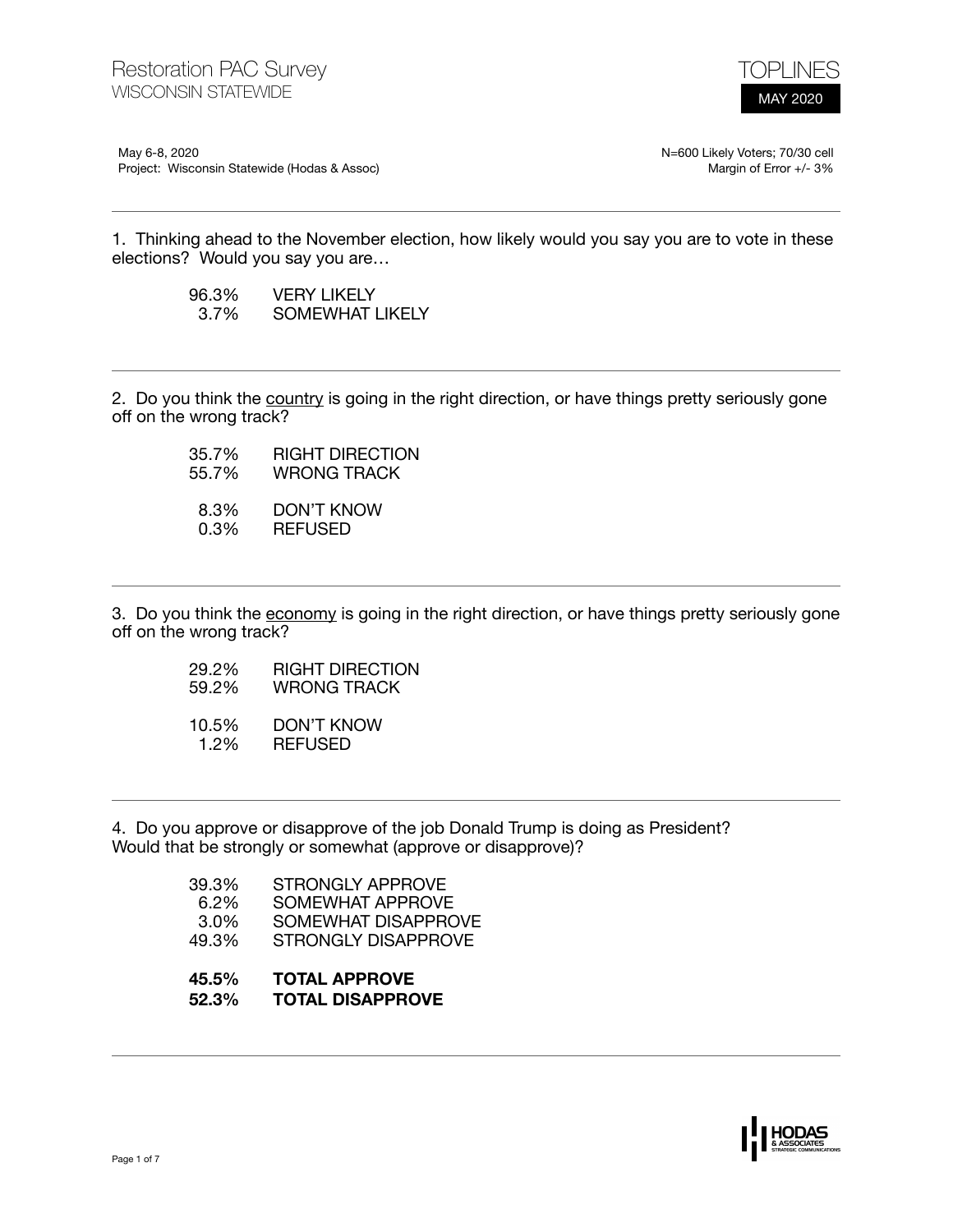

5. Do you think the impeachment of President Trump was good for the country, bad for the country, or did the impeachment not really matter that much?

> 20.0% GOOD<br>39.2% BAD 39.2%<br>40.8% 40.8% DOESN'T MATTER/DON'T KNOW

6. Do you have a favorable or unfavorable impression of Donald Trump?

| 40.0%<br>55.8% | <b>TOTAL FAVORABLE</b><br><b>TOTAL UNFAVORABLE</b> |
|----------------|----------------------------------------------------|
| 1.0%           | DON'T KNOW                                         |
| 3.0%           | NO OPINION                                         |
| 49.2%          | <b>STRONG UNFAVORABLE</b>                          |
| 6.7%           | SOMEWHAT UNFAVORABLE                               |
| 8.8%           | SOMEWHAT FAVORABLE                                 |
| 31.2%          | <b>STRONG FAVORABLE</b>                            |

7. If the election for President were being held today, and the candidates were Joe Biden and Donald Trump, for whom would you vote:

| 41.7%   | <b>TOTAL TRUMP</b>      |
|---------|-------------------------|
| 7.5%    | <b>TOTAL UNDECIDED</b>  |
| 50.8%   | <b>TOTAL BIDEN</b>      |
| 3.2%    | PROBABLY BIDEN          |
| 47.7%   | DFFINITFI Y RIDFN       |
| 0.5%    | <b>LEANING TRUMP</b>    |
| 6.3%    | <b>HARD UNDECIDED</b>   |
| $0.7\%$ | <b>LEANING BIDEN</b>    |
| 40.2%   | <b>DEFINITELY TRUMP</b> |
| 1.5%    | <b>PROBABLY TRUMP</b>   |

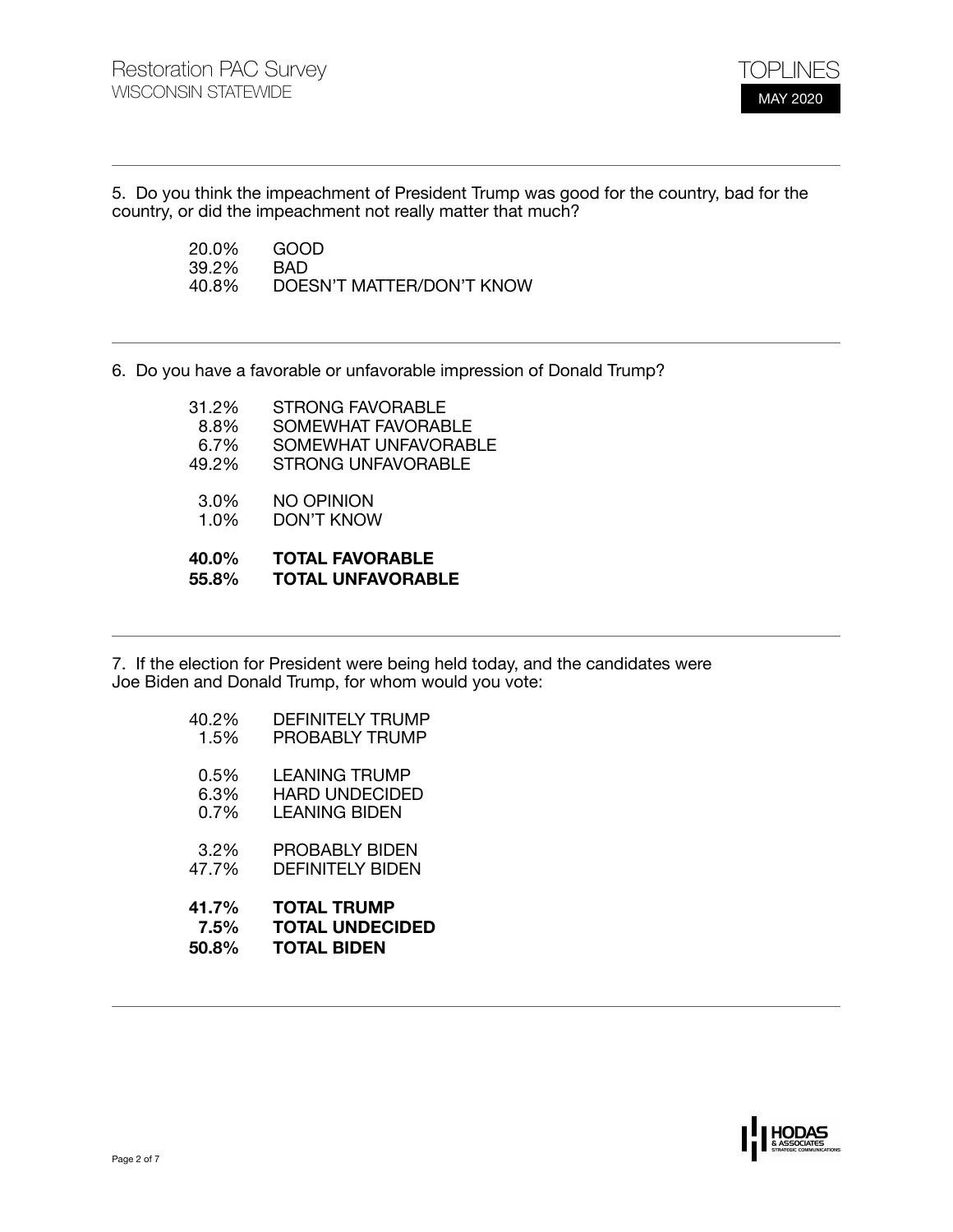

8. Do you approve or disapprove of the way President Trump is handling the Coronavirus crisis?

| 30.3%   | STRONGLY APPROVE           |
|---------|----------------------------|
| 12.7%   | SOMEWHAT APPROVE           |
| $6.0\%$ | <b>SOMEWHAT DISAPPROVE</b> |
| 48.0%   | STRONGLY DISAPPROVE        |
|         |                            |

## **43.0% TOTAL APPROVE 54.0% TOTAL DISAPPROVE**

Corona 1: With over 60,000 Americans dead from the pandemic, how worried are you that you, or someone close to you, will be infected with coronavirus?

> 26.3% NOT WORRIED<br>39.2% SOMEWHAT WO 39.2% SOMEWHAT WORRIED<br>34.5% VERY WORRIED **VERY WORRIED 73.7% TOTAL WORRIED 26.3% TOTAL NOT WORRIED**

Corona 2: Which statement do you agree with, or agree with more:

- A. It's time for people to get back to work.
- B. It's too early to lift stay-at-home restrictions.

| 42.5% | <b>BACK TO WORK</b>        |
|-------|----------------------------|
| 57.5% | <b>TOO EARLY/STAY HOME</b> |

Corona 3: Which statement do you agree with, or agree with more:

- A. We should re-open the economy, even if that means more people will get coronavirus.
- B. We should continue the shelter-in-place restrictions, even if that means severe job losses and economic disruption.
	- 43.2% RE-OPEN/MORE VIRUS<br>56.8% SHUTDOWN/JOB LOSS SHUTDOWN/JOB LOSS

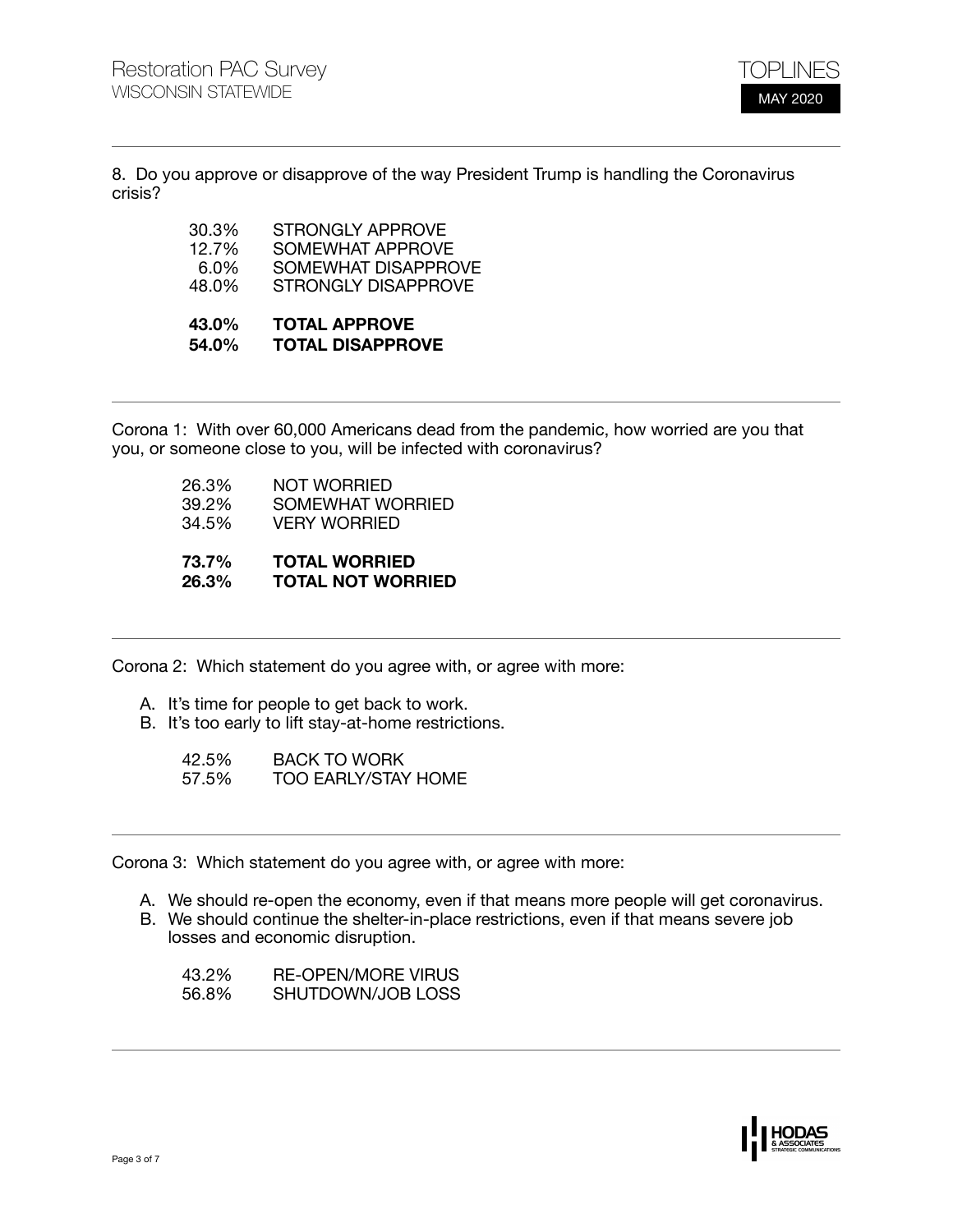

10. Do you think it was fair or unfair that Democrat President Obama's administration investigated and surveilled Republican Donald Trump as both a presidential candidate and president-elect for allegedly colluding with Russia?

| 38.5% | <b>FAIR</b>     |
|-------|-----------------|
| 42.2% | <b>NOT FAIR</b> |
| 19.3% | DON'T KNOW      |

11. If the election for US Congress were being held today, for whom would you vote…the Republican candidate or the Democratic candidate for Congress?

37.2% DEFINITELY REPUBLICAN 2.7% PROBABLY REPUBLICAN 1.3% LEAN REPUBLICAN 9.5% HARD UNDECIDED<br>2.0% LEAN DEMOCRAT LEAN DEMOCRAT 5.2% PROBABLY DEMOCRAT 42.2% DEFINITELY DEMOCRAT **39.8% TOTAL REPUBLICAN 47.3% TOTAL DEMOCRAT 12.8% TOTAL LEAN/INDEPENDENT** 

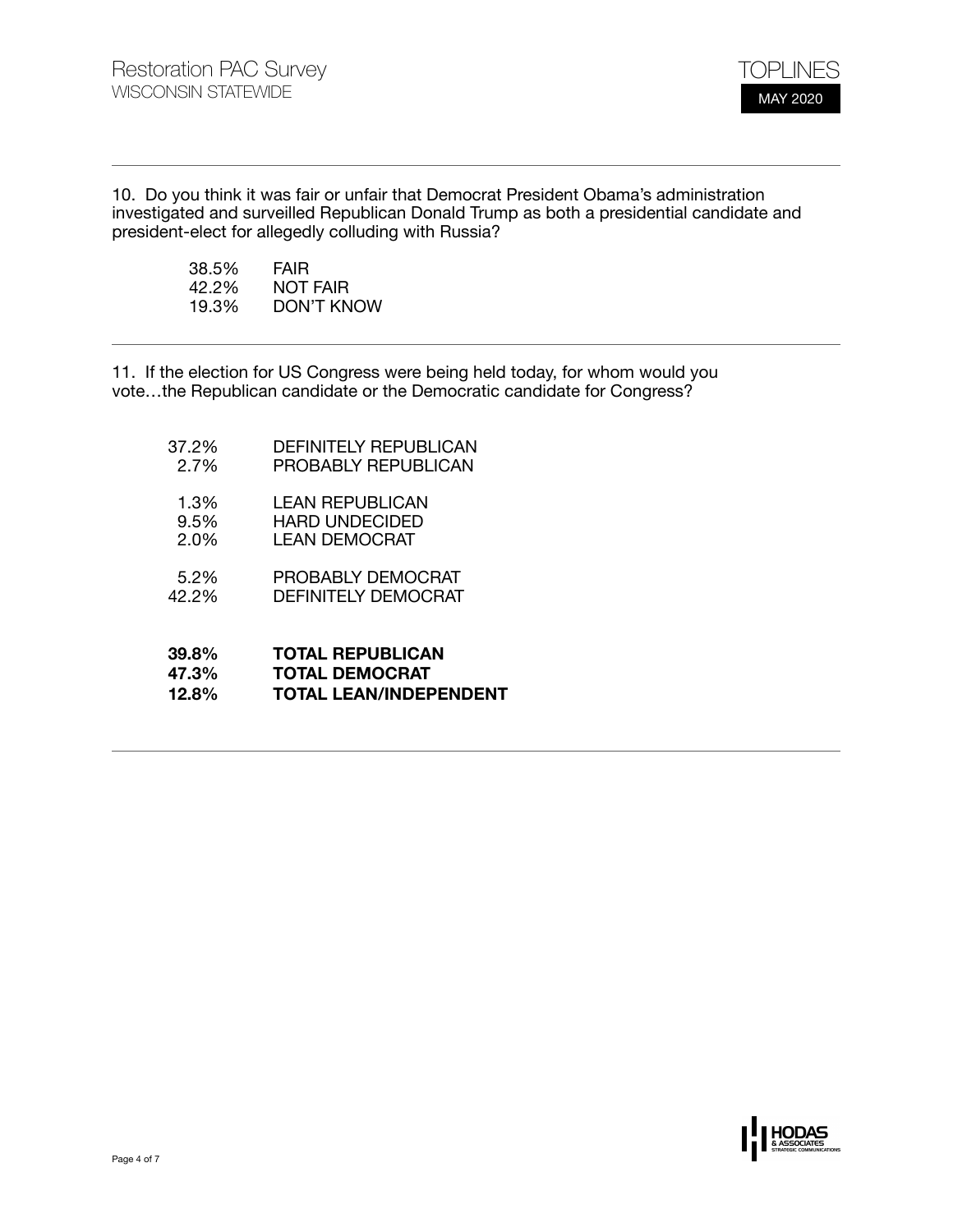12. Now a few questions for statistical purposes only. First, in what year were you born?

| 1.0%  | 18-24          |
|-------|----------------|
| 7.3%  | 25-34          |
| 13.7% | $35 - 44$      |
| 17.2% | 45-54          |
| 22.5% | 55-64          |
| 36.8% | 65+            |
| 1.5%  | <b>REFUSED</b> |
|       |                |

13. Which two of the following issues do you believe are the most important issues facing the country?

| 42.0% | <b>JOBS / ECONOMY</b>            |
|-------|----------------------------------|
| 31.2% | <b>HEALTH CARE</b>               |
| 48.3% | STOPPING CORONAVIRUS             |
| 10.5% | <b>NATIONAL SECURITY</b>         |
| 13.3% | <b>EDUCATION</b>                 |
| 7.3%  | <b>GUNS</b>                      |
| 5.2%  | <b>FOREIGN TRADE</b>             |
| 16.8% | <b>CLIMATE CHANGE</b>            |
| 10.2% | IMMIGRATION                      |
| 5.3%  | <b>IMPEACHMENT/GOV'T SCANDAL</b> |
| 4.2%  | <b>SOMETHING ELSE</b>            |

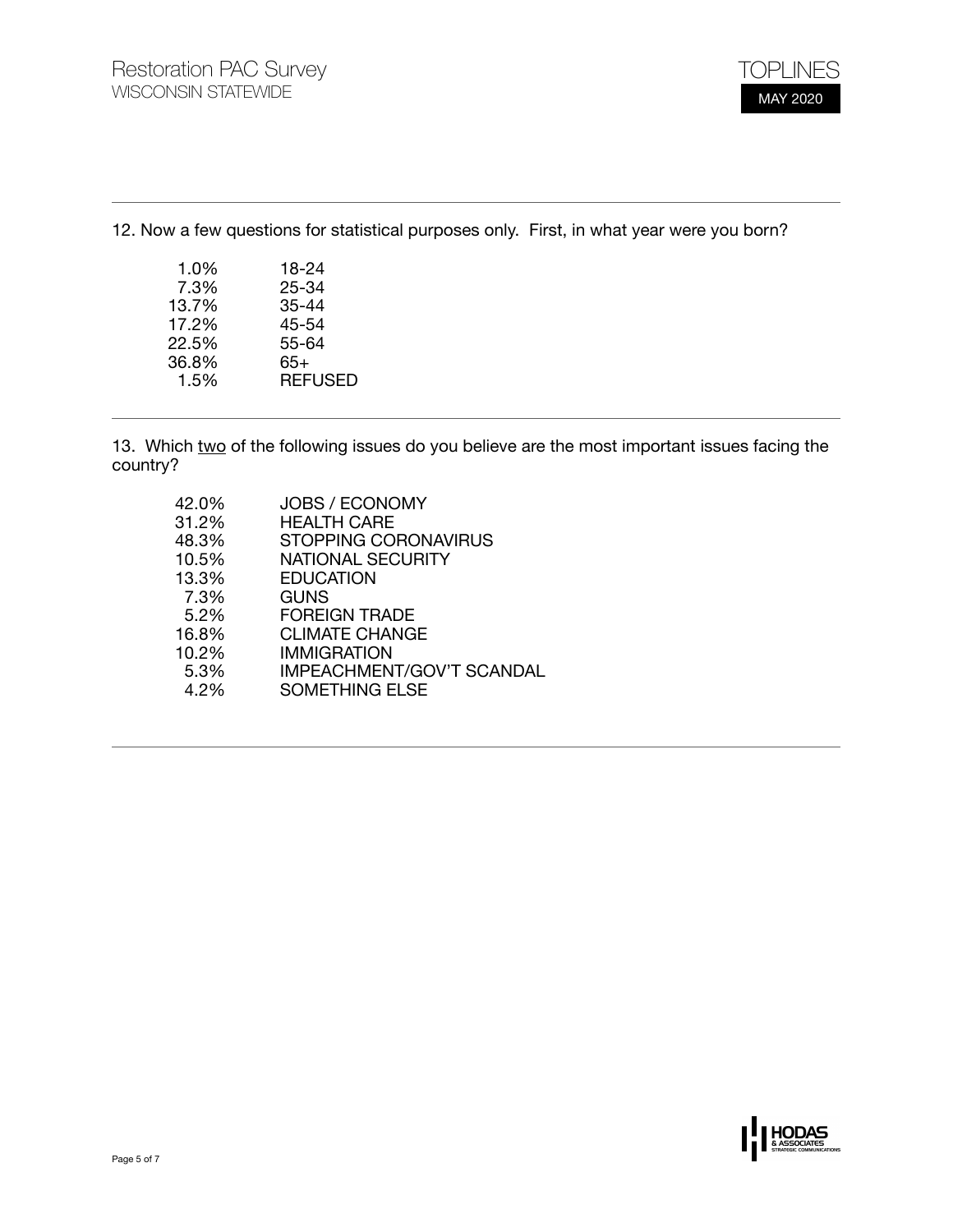

14. In politics today, do you generally consider yourself a Republican, a Democrat, an Independent, or something else?

| 32.8%   | <b>TOTAL REPUBLICAN</b>               |
|---------|---------------------------------------|
| 31.7%   | <b>TOTAL DEMOCRAT</b>                 |
| 35.5%   | <b>TOTAL LEAN/INDEPENDENT</b>         |
| 4.2%    | NOT-SO-STRONG DEMOCRAT                |
| 27.5%   | STRONG DEMOCRAT                       |
| 7.2%    | <b>LEAN REPUBLICAN</b>                |
| 17.0%   | SOMETHING ELSE/INDEPENDENT/UNDECLARED |
| 11.3%   | LEAN DEMOCRAT                         |
| 29.7%   | <b>STRONG REPUBLICAN</b>              |
| $3.2\%$ | NOT-SO-STRONG REPUBLICAN              |

Ballot: If a mail-in ballot was mailed to you, how likely would you be to vote by mail this fall, as opposed to voting in-person at your polling place?

| 70.5%        | <b>TOTAL MAIL</b>             |
|--------------|-------------------------------|
| <b>29.5%</b> | <b>TOTAL POLLING PLACE</b>    |
| 11.5%        | <b>SMWT LIKELY/MAIL VOTE</b>  |
| 59.0%        | <b>VERY LIKELY/MAIL VOTE</b>  |
| 29.5%        | NOT LIKELY/VOTE POLLING PLACE |

15. What was the last grade you completed in school?

| 0.0%  | GRADE SCHOOL (1-8)          |
|-------|-----------------------------|
| 26.0% | HIGH SCHOOL (9-12)          |
| 8.0%  | TECHNICAL/VOCATIONAL SCHOOL |
| 49.8% | COLLEGE                     |
| 15.7% | <b>GRADUATE SCHOOL</b>      |
|       |                             |

## **26.0% HIGH SCHOOL OR LESS 57.8% SOME COLLEGE 15.7% COLLEGE+**